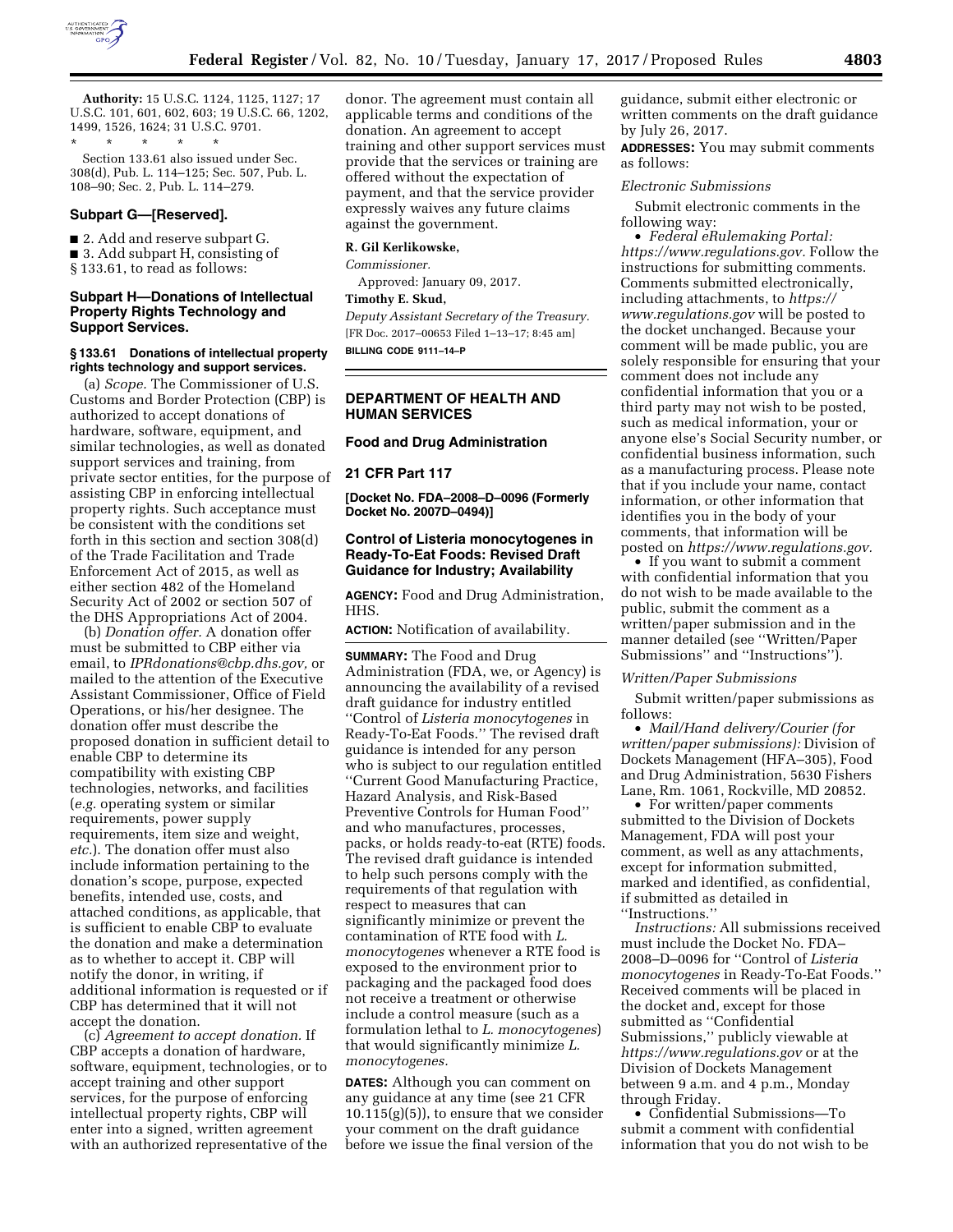made publicly available, submit your comments only as a written/paper submission. You should submit two copies total. One copy will include the information you claim to be confidential with a heading or cover note that states ''THIS DOCUMENT CONTAINS CONFIDENTIAL INFORMATION.'' The Agency will review this copy, including the claimed confidential information, in its consideration of comments. The second copy, which will have the claimed confidential information redacted/blacked out, will be available for public viewing and posted on *[https://www.regulations.gov.](https://www.regulations.gov)* Submit both copies to the Division of Dockets Management. If you do not wish your name and contact information to be made publicly available, you can provide this information on the cover sheet and not in the body of your comments and you must identify this information as ''confidential.'' Any information marked as ''confidential'' will not be disclosed except in accordance with 21 CFR 10.20 and other applicable disclosure law. For more information about FDA's posting of comments to public dockets, see 80 FR 56469, September 18, 2015, or access the information at: *[http://www.fda.gov/](http://www.fda.gov/regulatoryinformation/dockets/default.htm)  [regulatoryinformation/dockets/](http://www.fda.gov/regulatoryinformation/dockets/default.htm)  [default.htm.](http://www.fda.gov/regulatoryinformation/dockets/default.htm)* 

*Docket:* For access to the docket to read background documents or the electronic and written/paper comments received, go to *[https://](https://www.regulations.gov) [www.regulations.gov](https://www.regulations.gov)* and insert the docket number, found in brackets in the heading of this document, into the ''Search'' box and follow the prompts and/or go to the Division of Dockets Management, 5630 Fishers Lane, Rm. 1061, Rockville, MD 20852.

Submit written requests for single copies of the revised draft guidance to the Office of Food Safety, Center for Food Safety and Applied Nutrition, Food and Drug Administration (HFS– 300), 5001 Campus Dr., College Park, MD 20740. Send two self-addressed adhesive labels to assist that office in processing your request. See the **SUPPLEMENTARY INFORMATION** section for electronic access to the revised draft guidance.

## **FOR FURTHER INFORMATION CONTACT:**

Jenny Scott, Center for Food Safety and Applied Nutrition (HFS–300), Food and Drug Administration, 5001 Campus Dr., College Park, MD 20740, 240–402–2166. **SUPPLEMENTARY INFORMATION:** 

## **I. Background**

We are announcing the availability of a revised draft guidance for industry entitled ''Control of *Listeria* 

*monocytogenes* in Ready-To-Eat Foods.'' We are issuing the revised draft guidance consistent with our good guidance practices regulation (21 CFR 10.115). The revised draft guidance, when finalized, will represent the current thinking of FDA on this topic. It does not establish any rights for any person and is not binding on FDA or the public. You can use an alternate approach if it satisfies the requirements of the applicable statutes and regulations.

In the **Federal Register** of February 7, 2008 (73 FR 7293), we made available a draft guidance for industry entitled ''Control of *Listeria monocytogenes* in Refrigerated or Frozen Ready-To-Eat Foods'' (the 2008 draft *Listeria*  guidance). The recommendations in the 2008 draft *Listeria* guidance were intended to complement the requirements in a regulation entitled ''Current Good Manufacturing Practice in Manufacturing, Packing, or Holding Human Food,'' which had been established in part 110 (21 CFR part 110). The recommendations in the 2008 draft *Listeria* guidance also were intended to assist processors of refrigerated and frozen RTE foods in meeting the requirements in part 110 with respect to the control of *L. monocytogenes.* We gave interested parties an opportunity to submit comments by April 7, 2008, for us to consider before beginning work on the final version of the guidance. We received several comments on the 2008 draft *Listeria* guidance.

Since issuing the 2008 draft *Listeria*  guidance, we conducted rulemaking to amend the current good manufacturing practice (CGMP) requirements in part 110 to modernize them and establish them in new part 117 (21 CFR part 117), subparts A, B, and F (80 FR 55908, September 17, 2015). Part 117 (entitled ''Current Good Manufacturing Practice, Hazard Analysis, and Risk-Based Preventive Controls for Human Food'') also includes new requirements (in subparts A, C, D, E, F, and G) for domestic and foreign facilities that are required to register under section 415 of the Federal Food, Drug, and Cosmetic Act (the FD&C Act) (21 U.S.C. 350d) to establish and implement hazard analysis and risk-based preventive controls for human food (the human food preventive controls requirements). The new human food preventive controls requirements are part of our implementation of the FDA Food Safety Modernization Act (FSMA; Pub. L. 111– 353). We also discussed certain recommendations in the 2008 draft *Listeria* guidance with our Food Advisory Committee during a meeting

held on December 7 and 8, 2015 (80 FR 69229, November 9, 2015 and Ref. 1).

We have revised the 2008 draft *Listeria* guidance to reflect the comments we received on that draft guidance, the amended CGMP requirements now established in part 117, the new human food preventive controls requirements established in part 117, and the recommendations of our Food Advisory Committee (Ref. 2). The revised draft guidance is intended to explain our current thinking on procedures and practices to help food establishments that are subject to part 117 to: (1) Comply with the CGMP requirements of part 117 (*e.g.,* for personnel, buildings and facilities, equipment and utensils, and production and process controls) during the production of an RTE food that is exposed to the environment prior to packaging and the packaged food does not receive a treatment or otherwise include a control measure (such as a formulation lethal to *L. monocytogenes*) that would significantly minimize *L. monocytogenes;* and (2) comply with certain human food preventive controls requirements regarding environmental pathogens in such RTE foods.

Part 117 defines ''environmental pathogen'' to mean a pathogen capable of surviving and persisting within the manufacturing, processing, packing, or holding environment such that food may be contaminated and may result in foodborne illness if that food is consumed without treatment to significantly minimize the environmental pathogen (21 CFR 117.3). Within that definition, *L. monocytogenes* is listed as an example of an environmental pathogen. The hazard analysis required by part 117 must include an evaluation of environmental pathogens whenever an RTE food is exposed to the environment prior to packaging and the packaged food does not receive a treatment or otherwise include a control measure (such as a formulation lethal to the pathogen) that would significantly minimize the pathogen (§ 117.130(c)(1)(ii)). If the hazard analysis identifies *L. monocytogenes* as a hazard requiring a preventive control, the facility must identify one or more preventive controls to provide assurances that *L. monocytogenes* will be significantly minimized or prevented in the facility's food products and the food manufactured, processed, packed, or held by the facility will not be adulterated under section 402 of the FD&C Act (§ 117.135(a)). In addition, the human food preventive controls requirements specify that, as appropriate to the facility, the food, and